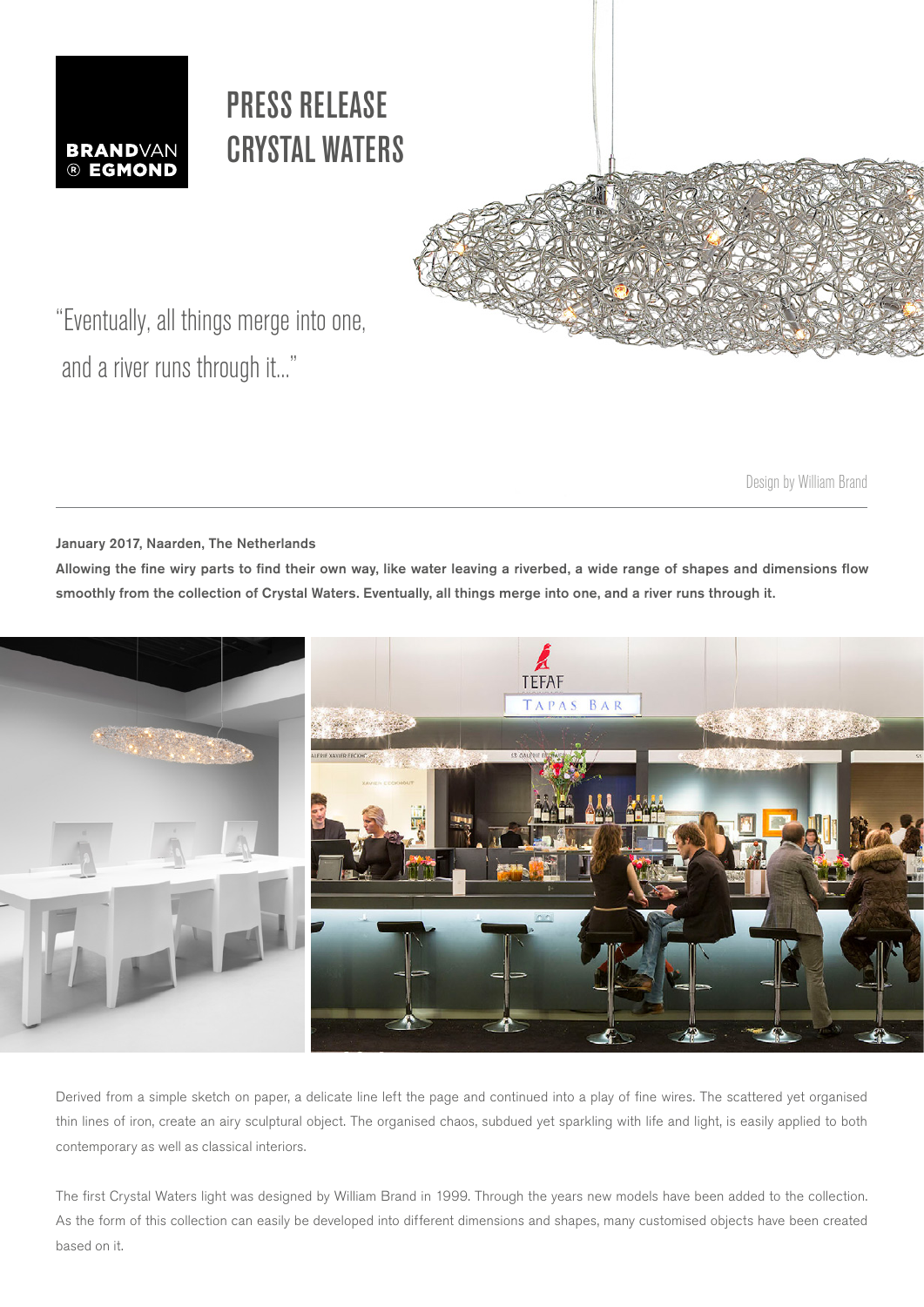



The latest addition that gently runs from the collection is the Crystal Waters-Drop; easily applied to light up staircases, as well as spaces with a higher ceiling.

### William Brands comments on his work:

I believe new ideas are born from experimentation on the edge, not generated simply from behind an office desk. After the first simple sketch, I immediately move towards the workshop for the first round of experimenting.

Releasing a three dimensional sculptural representation out of a simple sketch on paper - which should look stunning from every point of view - is a challenge, but a worthwhile one.

## William Brand designer / owner



William was trained as an artist and an architect. He graduated at the Utrecht School of Arts.

As an award-winning furniture designer he for many years designed buildings and interiors for fashion brands, including the headquarters of BRAND VAN EGMOND. His interior designs are always minimalist, in contrast to his lighting designs which have a powerful sculptural presence. He considers his lighting objects the cherry on the cake.

His way of working is quite specific. Immediately after defining the concept he starts working in the workshop like a sculptor; experimenting and crafting while having the object grow in his hands, often with unexpected results. Therefore the journey is just as exciting and important as the destination.